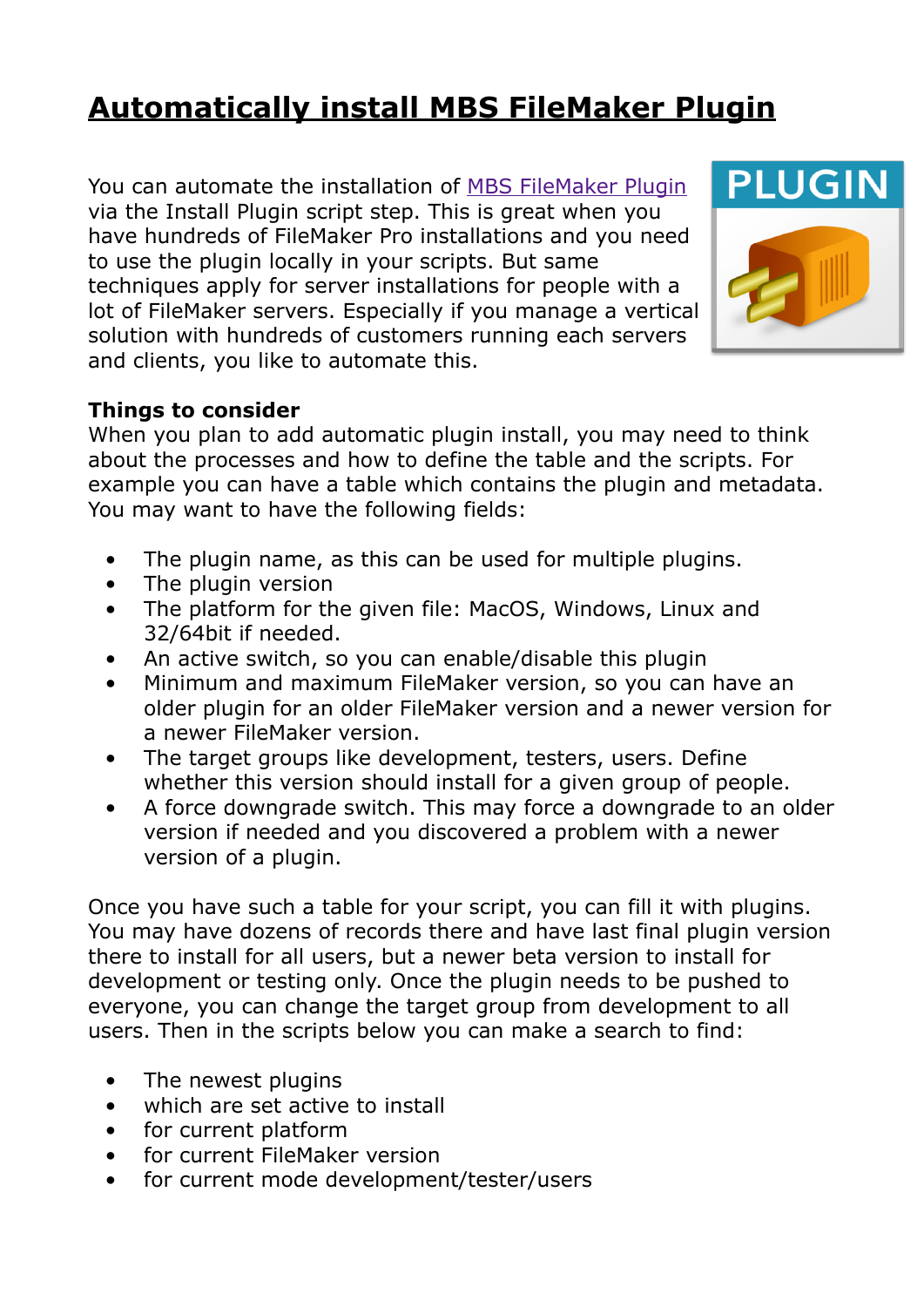And then pick the newest file and check this for installation. You may need to check platform. We have usually a check for GetAsText( [Get \(ApplicationArchitecture\)](https://fmhelp.filemaker.com/help/18/fmp/en/FMP_Help/get-applicationarchitecture.html#)) being "x86\_64" to verify the FileMaker has 64-bit architecture. If you use Get (SystemPlatform) function in FileMaker, you can check platform. Just be aware that value 4 for Web Direct doesn't tell you whether you are on Windows, MacOS or Linux server, so check that separately, e.g. via [IsMacOS](https://www.mbsplugins.eu/IsMacOS.shtml), [IsLinux](https://www.mbsplugins.eu/IsLinux.shtml) or [IsWindows](https://www.mbsplugins.eu/IsWindows.shtml).

### **Check Status**

Now you have the record for the plugin you need to install, you check the version of the current plugin. For [MBS FileMaker Plugin](https://www.monkeybreadsoftware.com/filemaker/) you can do a query [GetAsText](https://fmhelp.filemaker.com/help/18/fmp/en/FMP_Help/getastext.html#wwconnect_header)(MBS(["Version"](https://www.mbsplugins.eu/Version.shtml))) to check whether plugin is installed. This is either "?", if the plugin is not installed or the current installed version. Alternatively to GetAsText you could check with Get(LastError) and get the error code for not having the plugin installed. For our plugin you can use [GetAsNumber\(](https://fmhelp.filemaker.com/help/18/fmp/en/FMP_Help/getasnumber.html#wwconnect_header)MBS(["VersionAutoUpdate"](https://www.mbsplugins.eu/VersionAutoUpdate.shtml))) to query the version number to compare. This gives an 8 digit number always with version, e.g. 10020009.

Now you compare this version against your database entry. If you have the question mark, you can install plugin. If you have a version number, it may be older than the one you like to install and then you install an update.

Please be aware that the user may have a newer plugin already installed, e.g. a beta version with a critical bug-fix for them. So don't downgrade them unless really required.

## **Install Plugin**

Now you have a plugin in a container and you like to install it. You call the [Install Plug-In File](https://fmhelp.filemaker.com/help/18/fmp/en/FMP_Help/install-plug-in-file.html#wwconnect_header) script step in a script and pass the right container. It is important to check [Get \(LastError\)](https://fmhelp.filemaker.com/help/18/fmp/en/FMP_Help/get-lasterror.html#) and [Get](https://fmhelp.filemaker.com/help/18/fmp/en/FMP_Help/get-lastexternalerrordetail.html#)  [\(LastExternalErrorDetail\)](https://fmhelp.filemaker.com/help/18/fmp/en/FMP_Help/get-lastexternalerrordetail.html#) after the call and see whether the installation worked.

Here is a list from Claris with the plugin errors: